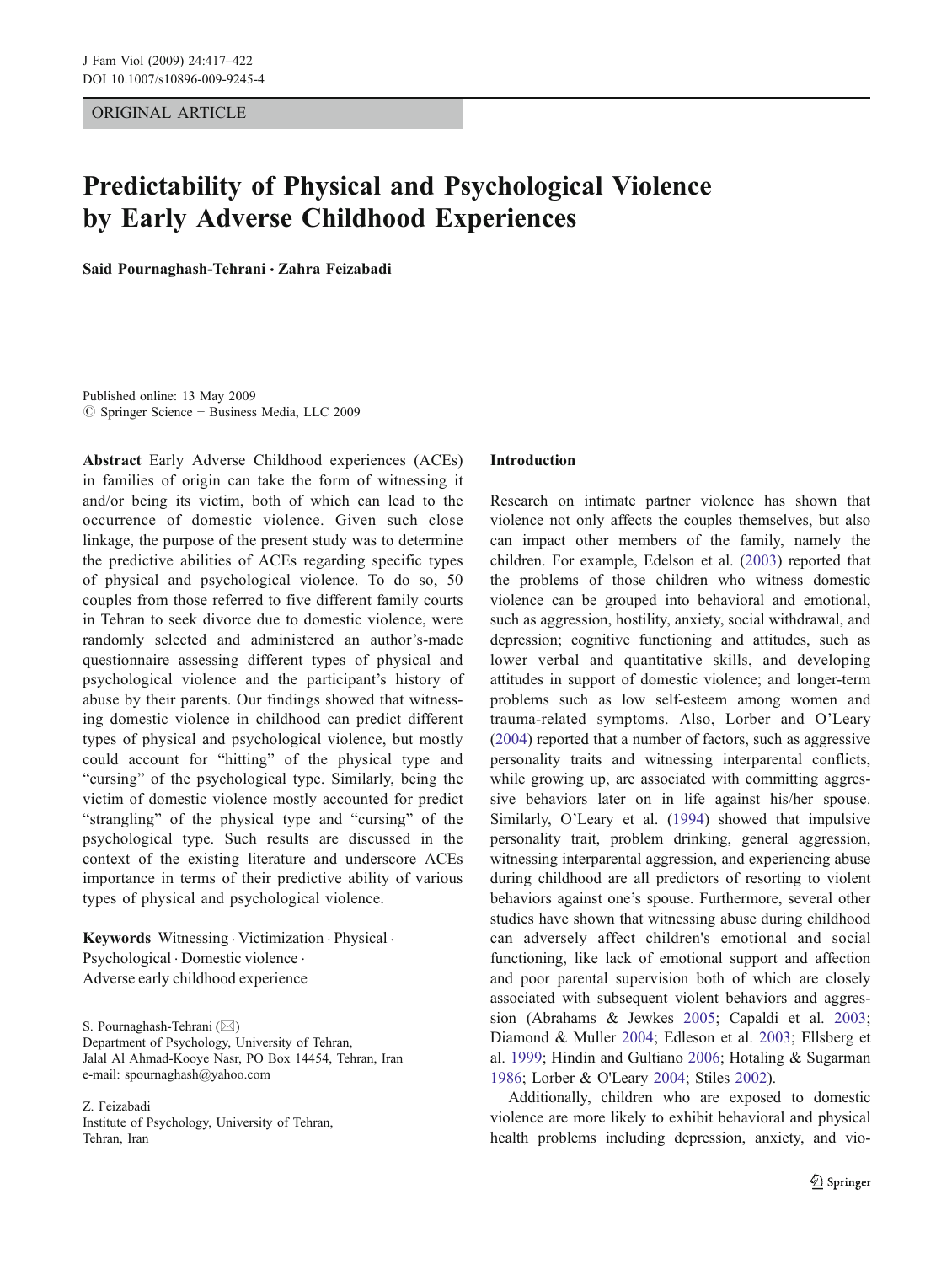lence towards peers. They are also more likely to attempt suicide, abuse drugs and alcohol, run away from home, engage in teenage prostitution, and commit sexual assault crimes (Strauss et al. 1990). Therefore, the results of these studies clearly point to the fact that family-of-origin violence can, indeed, be a good predictor of use of or victimization of violence in marital relationship later on in life.

Not only witnessing violence, but also being the victim of domestic violence can equally (perhaps even more) impact children's mental health condition and paralyze their lives later on in life. For example, Hughes and Vargo (1989) have characterized witnessing and becoming the victim of domestic violence, both, as a "double whammy" for children. Specifically, their results showed that those children who witnessed and were the victim of violence, compared to those children who only witnessed domestic violence, exhibited the most behavior problems, respectively (see also McClosky et al. 1995;). Furthermore, Silvern et al. (1995) reported that the extent of problems experienced as children is greatly dependent on witnessing interparental violence (i.e., the more they witness interparental violence, the more problems they will experience as a child). Additionally, the results of a study by Dong et al. (2004) revealed that adverse childhood experiences, collectively known as "ACEs", are significantly interrelated with one another. Specifically, the authors divided ACEs into 10 categories, one of which was childhood abuse. They concluded that in case a person experiences one of the ACEs, the probability of experiencing another ACE was far greater than those reporting no ACEs (see also, Nyamathi et al. 2001). In other words, becoming the victim of abuse during childhood renders the person susceptible to experiencing other forms of abuse; namely, physical, emotional as well as mental health illnesses; thus, confirming the comorbidity of childhood victimization of domestic violence with psychiatric conditions.

As can be seen, the health burden of domestic violence can greatly affect the lives of children and can indeed act as an impediment of their development. This can be of particularly great importance given the fact that children, particularly young children, who experience repeated assaults and violations, may have more difficulty learning to respect the integrity and rights of others since they have not experienced this kind of respect. As such, these children, when grown up, inadvertently tend to develop the belief that it might be a normal behavior to conduct toward his/her partner in times of troubles and, in fact, never have had the opportunity to learn to resolve his/her differences through peaceful and nonviolent means.

Given the importance of the issue of being exposed to domestic violence while growing up and its harmful consequences later on in life, the purpose of the present study is to assess the level of predictability of different types of domestic violence ( physical or psychological), based on the variables of "witnessing" and "being the victim" of domestic violence. As such the following questions are examined: (1) Can "being the victim" of domestic violence predict perpetrating different types of physical violence? (2) Can "being the victim" of domestic violence predict perpetrating different types of psychological violence? (3) Can witnessing domestic violence predict perpetrating different types of physical violence? (4) Can witnessing domestic violence predict perpetrating different types of psychological violence?

# Methods

### **Participants**

Fifty couples, from those referred to five different family courts in Tehran to seek divorce due to domestic violence, were randomly selected. The age rang of the 27% of the participants was between 19 and 25; 46% was between 26 and 36; 23% was between 37 and 47 and 4% was between 49 and 58. In terms of the level of education, 71% had less than high school diploma, 26% between diploma and Bachelor's, and 3% were above Master's level. All couples were informed of the purpose of the study and were told that they were free to discontinue their participation at any time during the study, should they decide to do so. Also, they were told that their information would be kept confidential.

## Procedure

The author-made questionnaire used in this study was constructed based on a comprehensive literature review and consisted of 27 scales which, in addition to demographic information, included assessment of factors causing disagreements between couples, physical and psychological violence, reactions exhibited towards violence, men's beliefs regarding violence towards their spouses, history of abuse by their parents during their childhood, types of violence perpetrated by their parents in times of troubles, and their level of religious devotion. From the aforementioned scales, the participants' responses to three scales (44 items); namely, physical (24 items) and psychological (15 items) violence as well as the history of abuse by their parents (5 items) were assessed based on a 4-item Likerttype scale with anchors of  $4=Happened$  a lot" and  $1=$ Happened little". All participants answered these questions in strict confidentiality and away from his/her respective spouse. The validity of this questionnaire was assessed by co-administering it with the Conflict Tactic Scale (Straus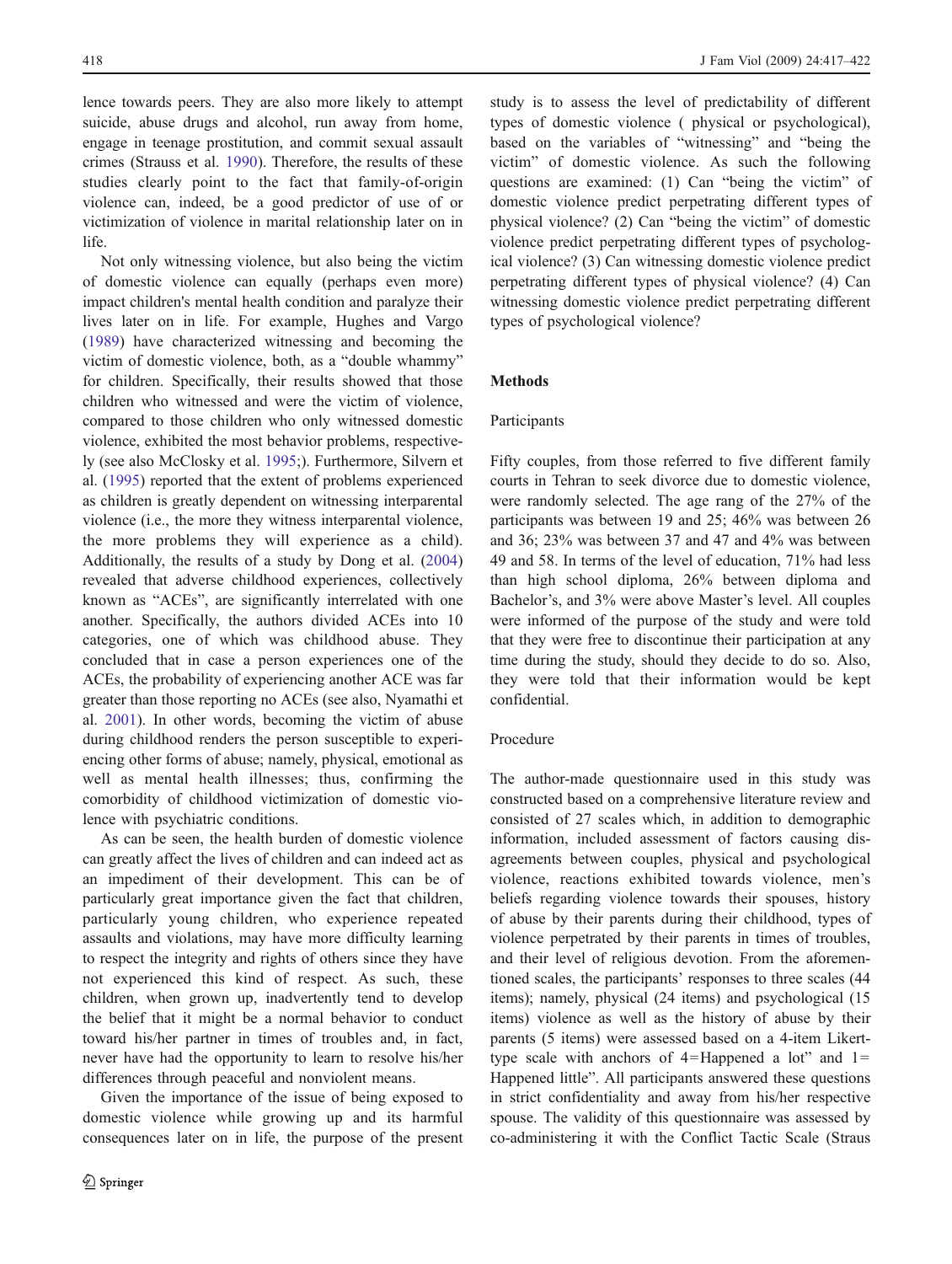1979) in a group of 50 couples and the obtained correlation between the two tests was  $+0.87$ , which is an indicative of high validity of the self-constructed questionnaire. Consistency of the self-constructed questionnaire measured by Cronbach's Alpha was +0.81. (Pournaghash-Tehrani 2007).

# Results

Simple linear regression analysis was used in this study to analyze the data. This type of analysis can determine the ability of each variable; specifically, "witnessing domestic violence" and "victimization of domestic violence", to predict different types of physical (24 types; e.g., Pulling hair, pushing, shoving, hitting, kicking, strangling, biting, throwing objects, etc.) and psychological (15 types; e.g., controlling telephone calls, locking up in the house, cursing, public humiliation, private humiliation, cessation of verbal communication, reprisal, Denial of making choices). It is essential to note that only those types of violence that could be significantly predicted by "witnessing domestic violence" and "victimization of domestic violence" were reported.

As shown in Table 1, the variable of "witnessing domestic violence" could explain the occurrence of certain types of physical violence; namely, hitting, strangling, threatening to use knife and pulling hair. Specifically, hitting, strangling, pulling hair, and threatening to use knife were 40%, 20%, 11%, and 5% explained by the variable "witnessing violence", respectively. As such, witnessing violence, among all kinds of physical violence, could mostly account for the "hitting" type.

As shown in Table 2, the variable of "victimization of domestic violence" could explain the occurrence of certain types of physical violence; namely, strangling, pulling hair, and threatening to use knife. Specifically, strangling, pulling hair, and threatening to use knife 32%, 10%, and 3% were explained by the variable "victimization of domestic violence", respectively. As such, victimization of domestic violence, among all kinds of physical violence, could mostly account for the "strangling" type.

Table 1 Simple linear regression analysis for predicting different types of physical violence based on witnessing violence

| Dependent variable        | $R^2$ | F     | Beta | t        | sig  |
|---------------------------|-------|-------|------|----------|------|
| Hiting                    | 0.40  | 15.56 | 2.5  | $10.3**$ | 0.00 |
| Strangling                | 0.20  | 13.82 | 1.75 | 8.4*     | 0.00 |
| pulling Hair              | 0.11  | 11.45 | 0.56 | $2.6***$ | 0.00 |
| Threatening to use knife. | 0.05  | 12.23 | 0.42 | $21**$   | 0.00 |

 $*^{p}$  < 0.05;  $*^{*}$  P < 0.01

Table 2 Simple linear regression analysis for predicting different types of physical violence based on victimization of domestic violence

| Dependent variable         | $R^2$        | F             | Beta        |                     | SIg          |
|----------------------------|--------------|---------------|-------------|---------------------|--------------|
| Strangling<br>Pulling Hair | 0.32<br>0.10 | 11.5<br>10.76 | 1.4<br>0.55 | $6.1**$<br>$3.54**$ | 0.00<br>0.00 |
| Threatening to use knife   | 0.03         | 9.3           | 0.43        | $2.56**$            | 0.00         |

 $*$  P < 0.05;  $*$  P < 0.01

As presented in Table 3, the variable of "witnessing domestic violence" could explain the occurrence of certain types of psychological violence; namely, cursing, cessation of verbal communication, cessation of marital intercourse, and reprisal. Specifically, cursing, cessation of verbal communication, cessation of marital intercourse, and reprisal were 32%, 10%, 7%, and 5% explained by the variable "witnessing violence", respectively. As such, witnessing violence, among all kinds of psychological violence, could mostly account for the "cursing" type.

As shown in Table 4, the variable of "victimization of domestic violence" could explain the occurrence of certain types of psychological violence; namely, cursing, cessation of verbal communication, cessation of marital intercourse, and reprisal. Specifically, cursing, cessation of verbal communication, cessation of marital intercourse and reprisal were 44%, 32%, 20%, and 17% explained by the variable "witnessing violence", respectively. As such, witnessing violence, among all kinds of psychological violence, could mostly account for the "cursing" type.

## Discussion

Our results showed that witnessing domestic violence in childhood can predict physical violence such as "hitting" and psychological violence such as "cursing". By the same token, being the victim of domestic violence could mostly predict physical violence such as "strangling" and psychological violence such as "cursing". Given the close link between early experiences of violence (both witnessing and victimization of domestic violence) and spousal abuse, the present study was the first of its kind to examine such linkage in an Iranian sample of couples who were referred to family courts to seek divorce due to domestic violence. Specifically, the present study delineated the predictability of the occurrence of specific types of violence (physical and psychological) by witnessing and being the victim of domestic violence.

As discussed previously, the link between adverse childhood's experiences (ACEs) can greatly affect children's emotional and behavioral functioning later on in life. Such ACEs can be either in the form of witnessing or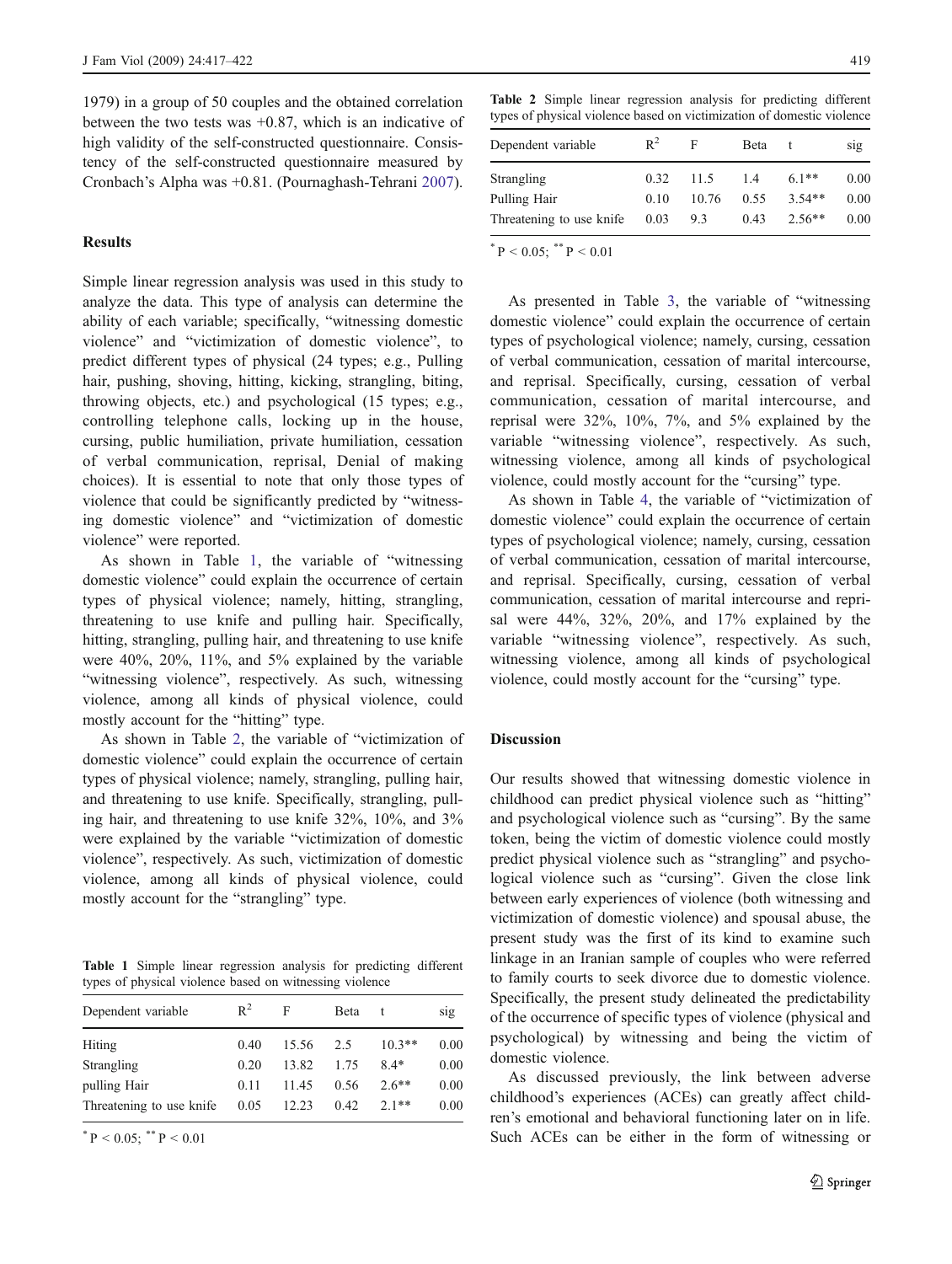Table 3 Simple linear regression analysis for predicting different types of psychological violence based on witnessing violence

\*
$$
P < 0.05
$$
;  
 \*\* $P < 0.01$ 

| Dependent variable                | $R^2$ | F    | Beta |          | S1g  |  |
|-----------------------------------|-------|------|------|----------|------|--|
| Cursing                           | 0.32  | 11.5 | 0.7  | $5.27**$ | 0.00 |  |
| Cessation of verbal communication | 0.10  | 10.2 | 0.25 | $4.3**$  | 0.00 |  |
| Cessation of marital intercourse  | 0.07  | 9.1  | 0.30 | $3.6***$ | 0.00 |  |
| Reprisal                          | 0.05  | 8.3  | 0.26 | $2.9**$  | 0.00 |  |

becoming the victim of interparental violence. For example, a review by Hotaling and Sugarman (1986) revealed that the results of at least 14 out of 16 studies point out a significant relationship between early childhood witnessing of parental violence and husband to wife violence. This was not limited to only witnessing. The results of 13 studies showed that being the victim of domestic violence also increases the probability of husband to wife violence, according to the results of the same study. Furthermore, Schafer et al. (2004) have shown that intimate partner violence can result from early exposure to violence. Additionally, Jin et al. (2007) indicated that early exposure to violence as well as positive attitude towards marital violence are both significantly related to marital violence (see also Dutton and Hart 1992; Rosenbaum and O'Leary 1981).

Taken together, our results are consistent with the reports in the literature with regard to the linkage between early childhood experience of violence and its perpetration later on in life towards the spouse. Our results were particularly unique, in that, they revealed what type of early exposure to violence (i.e., witnessing it or being its victim, could predict specifically what type(s) of physical and psychological violence could mostly occur). Although one should be cautious not to generalize these findings to all populations of batterers, these data provide some evidence as to what specific types of violence is more probable to take place because of adverse childhood experiences.

One way to explain our results could be based on the social learning theory (Bandura 1979). That is, those individuals exposed to violence in their families of origin, through the process of observational learning, are more likely, than unexposed ones, to commit and endorse spousal violence later on in life, towards their spouse. In other words, such individuals, inadvertently, assume that committing violence towards their spouses is the "normal" way of dealing with their spouse, particularly in times of troubles. They assume that the only way to resolve

problems is to resort to violence and, in effect, become desensitized to the adverse consequences (emotional and behavioral) of violent behaviors.

Over the past three decades, much research has been devoted to finding the root causes of spousal violence, and the most comprehensive and conventionally accepted finding in the research is that intimate partner violence is passed on from one generation to another. Specifically, those children exposed to violence, either through experiencing child abuse or witnessing interparental abuse in their families of origin, compared to children who have never experienced violence in their families of origin are more likely to resort to violence in their families later on in life as adults (Egeland 1993).

Although this intergenerational transmission of intimate partner violence may not completely occur, published reports clearly indicate that the experience of violence in the family of origin is one of the strongest predictors for violence in adult relationships. For example, some early reports show that people experiencing severe forms of family violence in the form of physical violence during their childhood are more likely to resort to violent behaviors in their adult intimate relationships, than those people who did not experience physical violence in their childhood (Carroll 1977). Furthermore, an individual's level of victimization during childhood in his/her family of origin is significantly correlated with his/her level of committing violent behaviors later on as an adult in intimate partner relationship (Langhinrichsen-Rohling et al. 1995).

These studies examine only the early experience of child abuse on later spousal abuse. However, when determining the probability of committing spousal abuse later on in life, a large body of evidence suggest that in doing so, one must take into account, both the experience of and witnessing of violence in the family of origin given that both of the aforementioned types of violence mostly co occur in the families where experiencing violence is common (Steinmetz 1977). Results of this research clearly indicate

Table 4 Simple linear regression analysis for predicting different types of psychological violence based on victimization of domestic violence

|  | $P < 0.05$ ; $*$ P $< 0.01$ |
|--|-----------------------------|
|--|-----------------------------|

| Dependent variable                | $R^2$ | F    | Beta |          | sig  |
|-----------------------------------|-------|------|------|----------|------|
| Cursing                           | 0.44  | 12.5 | 0.10 | $6.30**$ | 0.00 |
| Cessation of verbal communication | 0.32  | 11.5 | 0.85 | $5.2**$  | 0.00 |
| Cessation of marital intercourse  | 0.20  | 10.2 | 0.45 | $4.8**$  | 0.00 |
| Reprisal                          | 0.17  | 5.6  | 0.37 | $4.16**$ | 0.00 |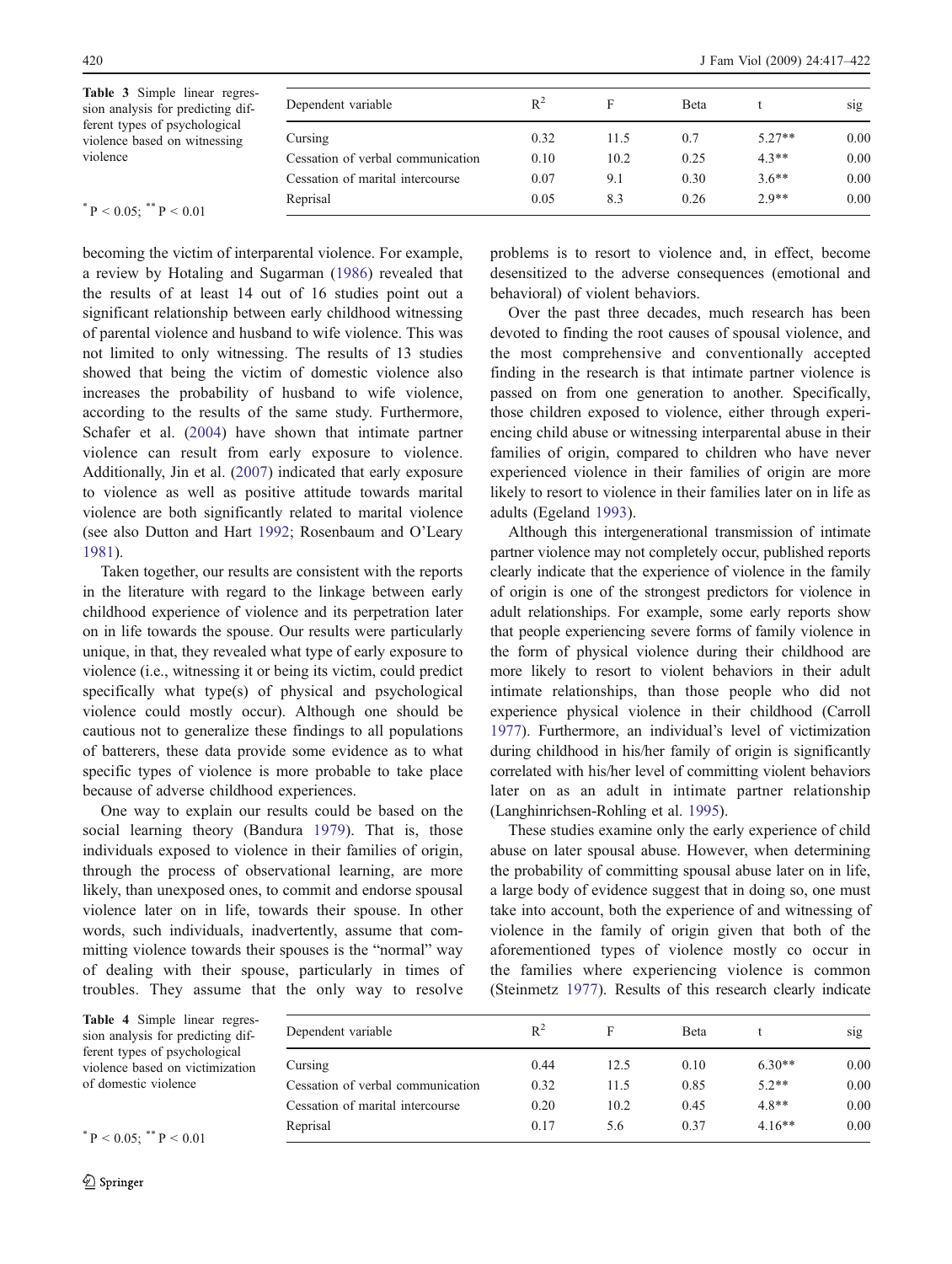that those individuals who experience and witness violence during their childhood are more likely to commit violent behaviors in their marriage, compared to those who have not experienced either (Bernard & Bernard 1983). Such pattern is reported to occur over three generations (Steinmetz 1977). Furthermore, early experience of abuse and witnessing it tend to sway people to resort to the same type of abuse that they had witnessed being used in their homes as children. As such, people who witnessed their parents bite each other are more likely to bite their partners than slap them (Bernard & Bernard 1983).

Generally speaking, witnessing and experiencing violence in the family of origin for both males and females, greatly increases the risk of committing violent behaviors toward a spouse. For example, in terms of violence perpetrated by couples towards one another, early experience of violence in the form of witnessing it, alone, can increase the probability of perpetrating intimate partner violence. By the same token, experiencing child abuse, alone, increases the probability of perpetrating violence by one and half times. However, when the two aforementioned types of experiencing violence are combined, the probability of perpetrating violence increases dramatically. For example, Kalmuss (1984) reported that only 1% to 2% of intimate partner violence occurs in those individuals who experienced neither types of violence. This figure for those who experienced child abuse only was  $3\%$  to  $4\%$ , for those who only witnessed interparental abuse 6% to 8%; and for those who both experienced and witnessed family-of-origin violence was 12% to 17%, respectively. Therefore, Kalmuss concluded that the existence of witnessing and experiencing of violence during childhood are both essential elements to adequately model severe intimate partner violence. Such conclusions have been supported by other studies (e.g., Choice et al. 1995; Stith & Farley 1993; Straus 1992, 1994), including one meta-analysis (Stith et al. 2000), that showed people who witnessed and/or experienced hostile behaviors in their families as children were significantly more likely to commit violence toward their spouse than those who lived in non-violent families. In summary, it can be concluded that the occurrence of early experience of violence in the family of origin can, indeed, be a strong predictor of intimate partner violence later on in marriage.

This conclusion was supported by our findings in that witnessing domestic violence in childhood did predict physical violence such as "hitting" and psychological violence such as "cursing". By the same token, victimization of domestic violence could mostly predict the physical violence such as "strangling" and psychological violence such as "cursing". However, what differentiates our findings form other studies was that we were able to specifically delineate which types of physical or psychological types of violence could be predicted by either types of

early childhood experience, such as experiencing or witnessing violence in the family of origin. Our findings are of particular importance in that they could contribute to further understanding of the predictive abilities of early adverse childhood experiences with regard to specific types of physical and psychological factors, and therefore, can be of value to family councilors and psychologists involved in the field of domestic violence prevention programs. As mentioned earlier, our results are only preliminary; one need to be cautious in terms of generalizing them to other populations given the complex nature of different cultures and ways of life which greatly impact the outcome of such studies.

### Reference

- Abrahams, N., & Jeweks, R. (2005). Effects of South African Men's Having Witnessed Abuse of Their Mothers During Childhood on Their Levels of Violence in Adulthood. American Journal of Public Health, 95(10), 1811–1816. doi[:10.2105/AJPH.2003.035006](http://dx.doi.org/10.2105/AJPH.2003.035006).
- Bandura, A. (1979). The social learning perspective: Mechanisms of aggression. In H. Toch (Ed.), Psychology of crime and criminal justice (pp. 298–33). New York: Holt, Rihehart and Winston.
- Bernard, M. L., & Bernard, J. L. (1983). Violent intimacy: The family as a model for love relationships. Family Relations, 32, 283–286. doi:[10.2307/584688](http://dx.doi.org/10.2307/584688).
- Capaldi, D. M., Shortt, J. W., & Crosby, L. (2003). Physical and psychological aggression in at-risk young couples: Stability and change in young adulthood. Miller-Palmer Quarterly, 49, 1–27. doi:[10.1353/mpq.2003.0001.](http://dx.doi.org/10.1353/mpq.2003.0001)
- Carroll, J. C. (1977). The intergenerational transmission of family violence: The long-term effects of aggressive behavior. Agg. Behav., 3, 289–299. doi:[10.1002/1098-2337\(1977\)3:3<289::](http://dx.doi.org/10.1002/1098-2337(1977)3:3<289::AID-AB2480030310>3.0.CO;2-O) [AID-AB2480030310>3.0.CO;2-O](http://dx.doi.org/10.1002/1098-2337(1977)3:3<289::AID-AB2480030310>3.0.CO;2-O).
- Choice, P., Lamke, L. K., & Pittman, J. F. (1995). Conflict resolution strategies and marital distress and mediating factors in the link between witnessing interparental violence and wife Battering. Viol. Vict., 10, 107–131.
- Diamond, T., & Muller, R. T. (2004). The relationship between witnessing parental conflict during childhood and later psychological adjustment among university students: Disentangling confounding risk factors. Canadian journal of behavioural science, 36(4), 295–309. doi:[10.1037/h0087238.](http://dx.doi.org/10.1037/h0087238)
- Dong, M., Anda, R.F., Felitti, V.J., & Dube, S.R.Williamson, D.F., Thompson, T.J. Loo, C.M., and Giles, W.H. (2004).The interrelatedness of multiple forms of childhood abuse, neglect, and household dysfunction, Chil. Abu. and Negl 771-784.
- Dutton, D. G., & Hart, S. D. (1992). Evidence for long-term, specific effects of childhood abuse and neglect on criminal behavior in men. Inter. J. Offen. Thera and Comp. Crimin, 36, 129–137. doi:[10.1177/0306624X9203600205](http://dx.doi.org/10.1177/0306624X9203600205).
- Edelson, J. L., Mbilinyi, L. F., Beeman, S. K., & Hagemeister, A. K. (2003). How children are involved in adult domestic violence: Results from a four city telephone survey. J. Interps, 18, 18–32.
- Egeland, B. (1993). A history of abuse is a major risk factor for abusing the next generation. In R. J. Gelles & D. R. Loseke (Eds.), Current controversies on family violence (pp. 197–208). Newbury Park, CA: Sage.
- Ellsberg, M. C., Herrea, P. R., & Liljestrad, J. (1999). African's men having witnessed abuse of their mothers during childhood on their level's of violence in Adulthood. Journal of family violence, 95(10), 1811–1816.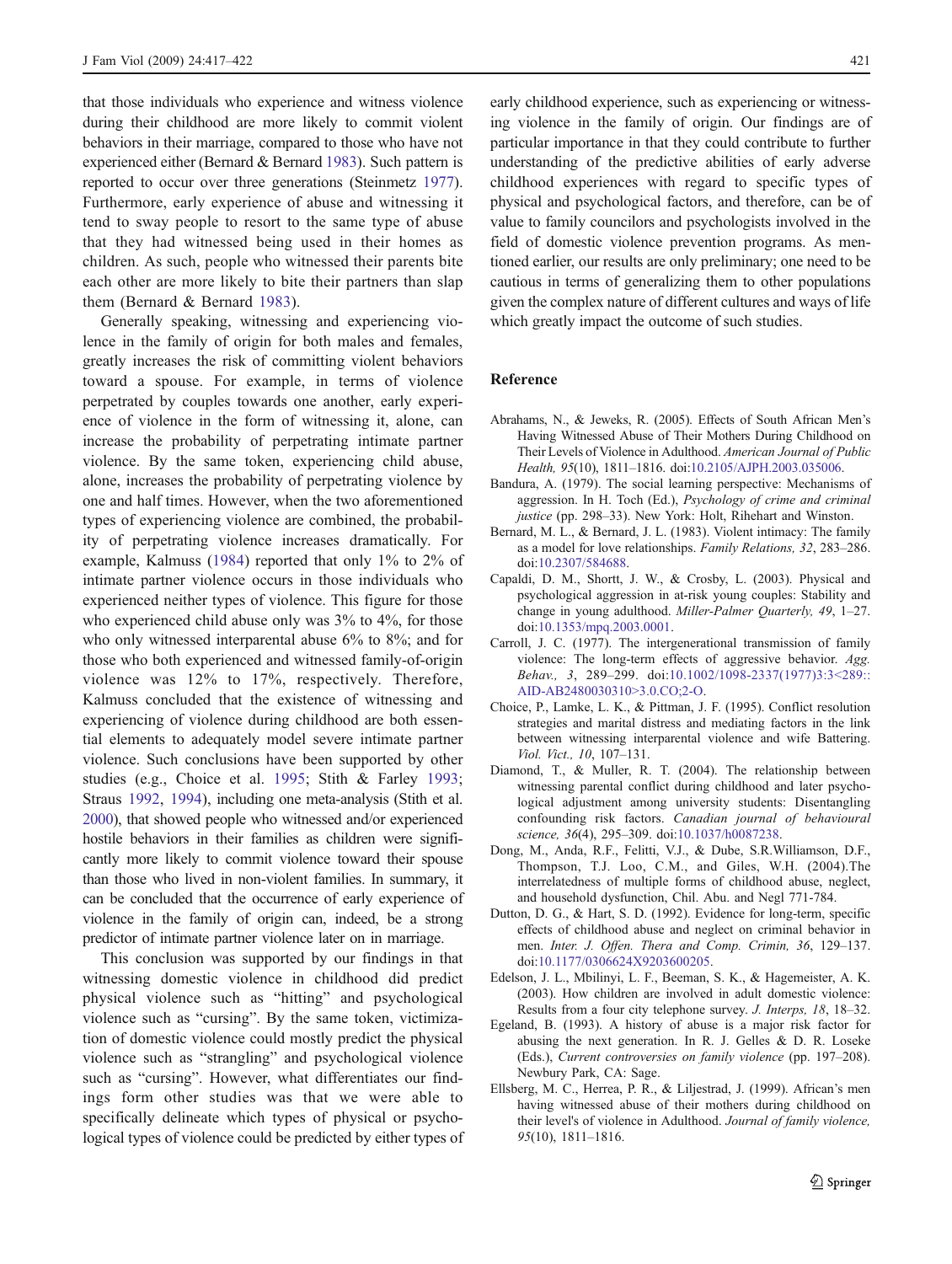- Hindin, M.J., & Gultiano, S.(2006).Associations between Witnessing Parental Domestic Violence and Experiencing Depressive Symptoms in Filipino Adolescents, Am. J. Pub. Heal 600-663.
- Hotaling, G. T., & Sugarman, D. B. (1986). An analysis of risk markers in husband to wife violence: the current state of knowledge. Viol Vict, 1, 101–124.
- Hughes, H. M., & Vargo, M. (1989). Witnessing spouse abuse and experiencing physical abuse: A "double whammy". Journal of family violence, 4(2), 197–209. doi:[10.1007/BF01006629.](http://dx.doi.org/10.1007/BF01006629)
- Jin, X., Eagle, M., & Yoshioka, M. (2007). Early exposure to violence in the family of origin and positive attitudes towards marital violence: Chinese immigrant male batterers vs. controls. Journal of family violence, 22, 211–222. doi:[10.1007/s10896-007-9073-3.](http://dx.doi.org/10.1007/s10896-007-9073-3)
- Kalmuss, D. (1984). The intergenerational transmission of marital aggression. Journal of Marriage and the Family, 46, 11–19. doi:[10.2307/351858.](http://dx.doi.org/10.2307/351858)
- Langhinrichsen-Rohling, J., Neidig, P., & Thorn, G. (1995). Violent marriages: Gender differences in levels of current violence and past abuse. Journal of family violence, 10, 159–176. doi:[10.1007/](http://dx.doi.org/10.1007/BF02110598) [BF02110598.](http://dx.doi.org/10.1007/BF02110598)
- Lorber, M. F., & O'Leary, K. D. (2004a). Predictors of male aggression in early marriage. Journal of family violence, 19(6), 329–338. doi[:10.1007/s10896-004-0678-5.](http://dx.doi.org/10.1007/s10896-004-0678-5)
- McCloskey, L. A., Figueredo, A. J., & Koss, M. P. (1995). The effects of systemic family violence on children's mental health. Child Development, 66, 1239–1261. doi[:10.2307/1131645](http://dx.doi.org/10.2307/1131645).
- Nyamathi, A. S., Wenzel, L., Lesser, J., Flaskerud, J., & Leake, B. (2001). Comparison of psychosocial and behavioral profiles of victimized and non-victimized homeless women and their intimate partners. Research in Nursing & Health, 24(4), 324– 335. doi[:10.1002/nur.1033.](http://dx.doi.org/10.1002/nur.1033)
- Lorber, M. F., & O'Leary, K. D. (2004b). Predictors of the Persistence of Male Aggression in Early Marriage. Journal of family violence, 19(6), 329–338. doi[:10.1007/s10896-004-0678-5](http://dx.doi.org/10.1007/s10896-004-0678-5).
- O'Leary, K. D., Malone, J., & Tyree, A. (1994). Physical aggression in early marriage: prerelationship and relationship effects. J. Counsel. Clinic. Psychol, 62(3), 594–602.
- Pournaghash-Tehrani, S. (2007). Domestic Violence: Assessment, attribution and reactions. Journal of applied sciences, 7(2), 248–252. doi[:10.3923/jas.2007.248.252](http://dx.doi.org/10.3923/jas.2007.248.252).
- Rosenbaum, A., & O'Leary, K. D. (1981). Marital violence: Characteristics of abusive of abusive couples. J. Counsel. Clinic. Psychol, 49, 63–71.
- Schafer, J., Caetano, R., & Cunradi, C. B. (2004). A path model of risk factors for intimate partner violence among couples in the United States. Journal of Interpersonal Violence, 19, 127–142. doi:[10.1177/0886260503260244](http://dx.doi.org/10.1177/0886260503260244).
- Silvern, L., Karyl, J., Waelde, L., Hodges, W. F., Starek, J., Heidt, E., et al. (1995). Retrospective reports of parental abuse: Relationships to depression, trauma symptoms and self-esteem among college students. Journal of family violence, 10, 177–202. doi:[10.1007/BF02110599.](http://dx.doi.org/10.1007/BF02110599)
- Steinmetz, S. K. (1977). The cycle of violence: Assertive, aggressive and abusive family interactions. New York: Praeger.
- Stiles, M. M. (2002). Witnessing domestic violence: Effects on children. J. Am. Fam. Physician, 66(11), 2055–2056.
- Stith, S. M., & Farley, S. C. (1993). A predictive model of Male Spousal Violence. Journal of family violence, 8, 183–201. doi:[10.1007/BF00981767.](http://dx.doi.org/10.1007/BF00981767)
- Stith, S. M., Rosen, K. H., Middleton, K. A., Busch, A. L., Lundeberg, K., & Carlton, R. P. (2000). The intergenerational transmission of spouse abuse: A meta-analysis. Journal of Marriage and the Family, 62, 640–654.
- Straus, M. A. (1992). Children as witnesses to marital violence: A risk factor for lifelong problems among a nationally representative sample of American men and Women. In D. F. Schwarz (Ed.), Children and Violence (pp. 98–109). Columbus, OH: Ross Laboratories.
- Straus, M. A. (1994). Beating the devil out of them: Corporal punishment in American families. New York: Lexington.
- Strauss, M.A., Gelles, R.J., & Smith, C. (1990). Physical Violence in American Families. Risk Factors and Adaptations to Violence in, 8, 145. Families. Transaction Publishers, New Brunswick.